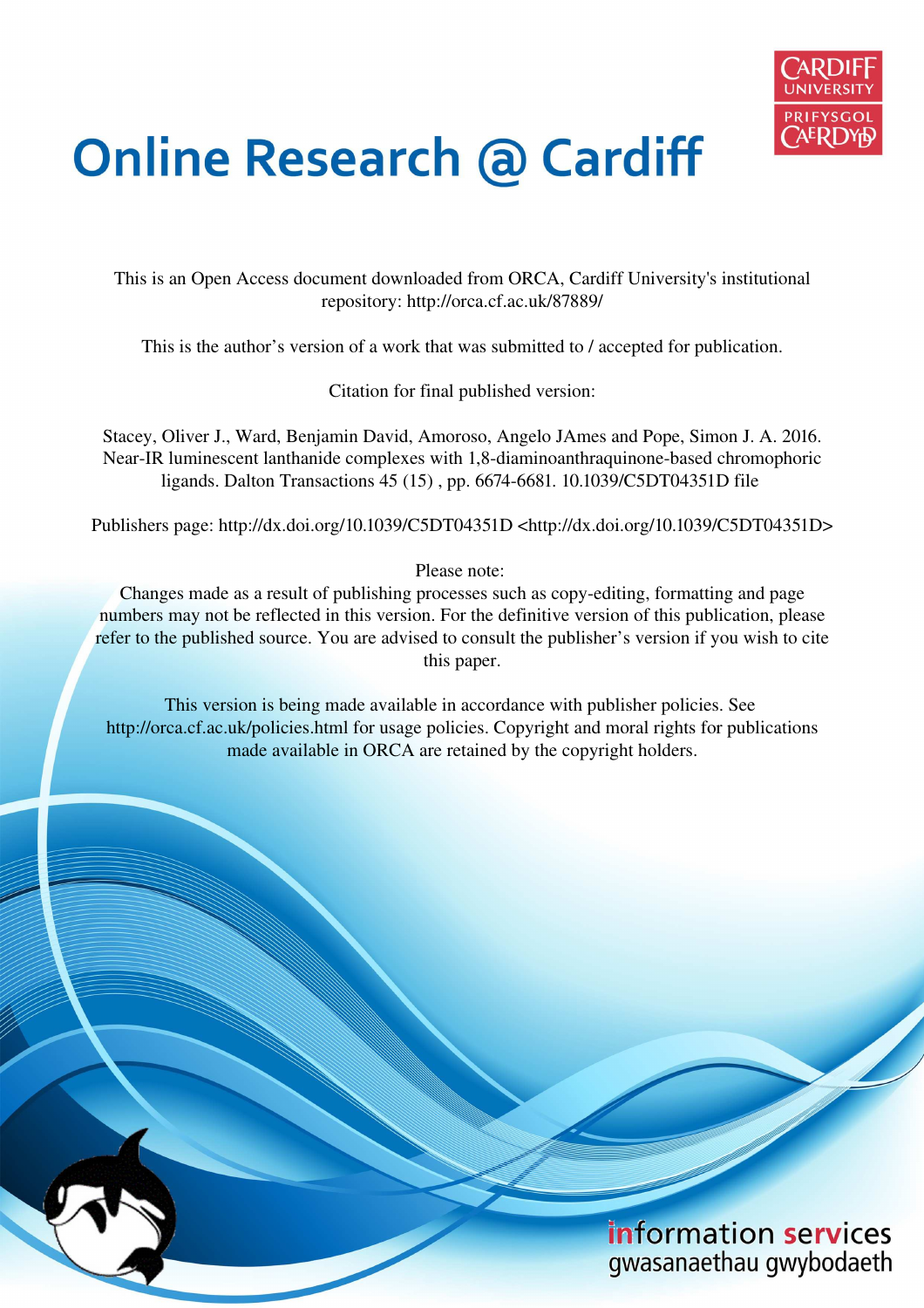## Near-IR luminescent lanthanide complexes with 1,8-diaminoanthraquinone-based chromophoric ligands†

Oliver J. Stacey, Benjamin D. Ward, Angelo J. Amoroso and Simon J. A. Pope\*

Three new chromophoric anthraquinone-based multidentate ligands have been synthesised in a step-wise manner from 1,8-dichloroanthraquinone. The ligands each comprise two dipicolyl amine units and react with trivalent lanthanide ions to form monometallic complexes of the form [Ln(L)](OTf )3 as indicated by MS studies and elemental analyses. Supporting DFT studies show that the monometallic species are highly favoured (>1000 kJ mol<sup>-1</sup>) over the formation of a 2 : 2 dimetallic congener. Both ligands and complexes absorb light efficiently (ε ~ 10<sup>4</sup> M<sup>-1</sup> cm<sup>-1</sup>) in the visible part of the spectrum, with λ<sub>abs</sub> ca. 535–550 nm through an intramolecular charge transfer (ICT) transition localised on the substituted anthraquinone unit. In all cases the complexes show a fluorescence band at ca. 675 nm due to the ICT emitting state. The corresponding Nd(III), Yb(III) and Er(III) complexes also reveal sensitised near-IR emission characteristic of each ion following excitation of the ICT visible absorption band at 535 nm.

## Introduction

The use of substituted anthraquinone derivatives as ligands, or as a component of ligands, for metal ions is well known and has been recently detailed.<sup>1</sup> The commercial availability of a number of substituted anthraquinone species, together with their rich electronic and redox properties, has allowed wide-ranging variants to be investigated. Anthraquinones have been historically used as dyes and pigments, $2$  but are also well known in nature (occuring in both plant and insect life) pro-viding stimulation for biological and medicinal products<sup>3</sup> based on the anthraquinone core (for example, Fig. 1).

The electronic properties of substituted anthraquinones have been investigated in detail.<sup>4</sup> Unsubstituted anthra-quinone possesses dominant  $1\pi-\pi^*$  transitions between 220–350 nm with a much weaker  $\frac{1}{n-\pi}$  transition, due to the presence of the carbonyl groups, around  $400 \text{ nm}$ .<sup>5</sup> The addition of substitutents to the anthraquinone core pro-foundly influences these optical properties. Of most interest are the influence of electron donating groups, such as amine, hydroxyl, alkoxy, which impart varying degrees of intra-molecular charge transfer (ICT) character to  $\pi-\pi^*$  transitions; for example, 1aminoanthraquinone has a lowest energy absorbtion at ca. 480 nm. 5,6 Multiple amino-substituents can



Fig. 1 Anthraquinone (top) and a selection of derivatives for use as dyes (Alizarin, Alizarin Red S, Acid blue 129) and medicinal agents (Aloe emodin, Mitoxantrone, Daunorubicin).

bathochromically shift the absorption wavelength; in 1,4-versus 1,5 substituted species, computational studies have suggested that the varied distribution of the HOMO dominates the modulation of the HOMO–LUMO energy gap.<sup>7</sup>

The coordination chemistry of a small number of both acyclic and macrocyclic ligands based upon 1,8-disubstituted

School of Chemistry, Main Building; Cardiff University, Cardiff CF10 3AT, UK. Email: popesj@cardiff .ac.uk; Fax: +44(0) 029-20874030; Tel: +44(0) 029-20879316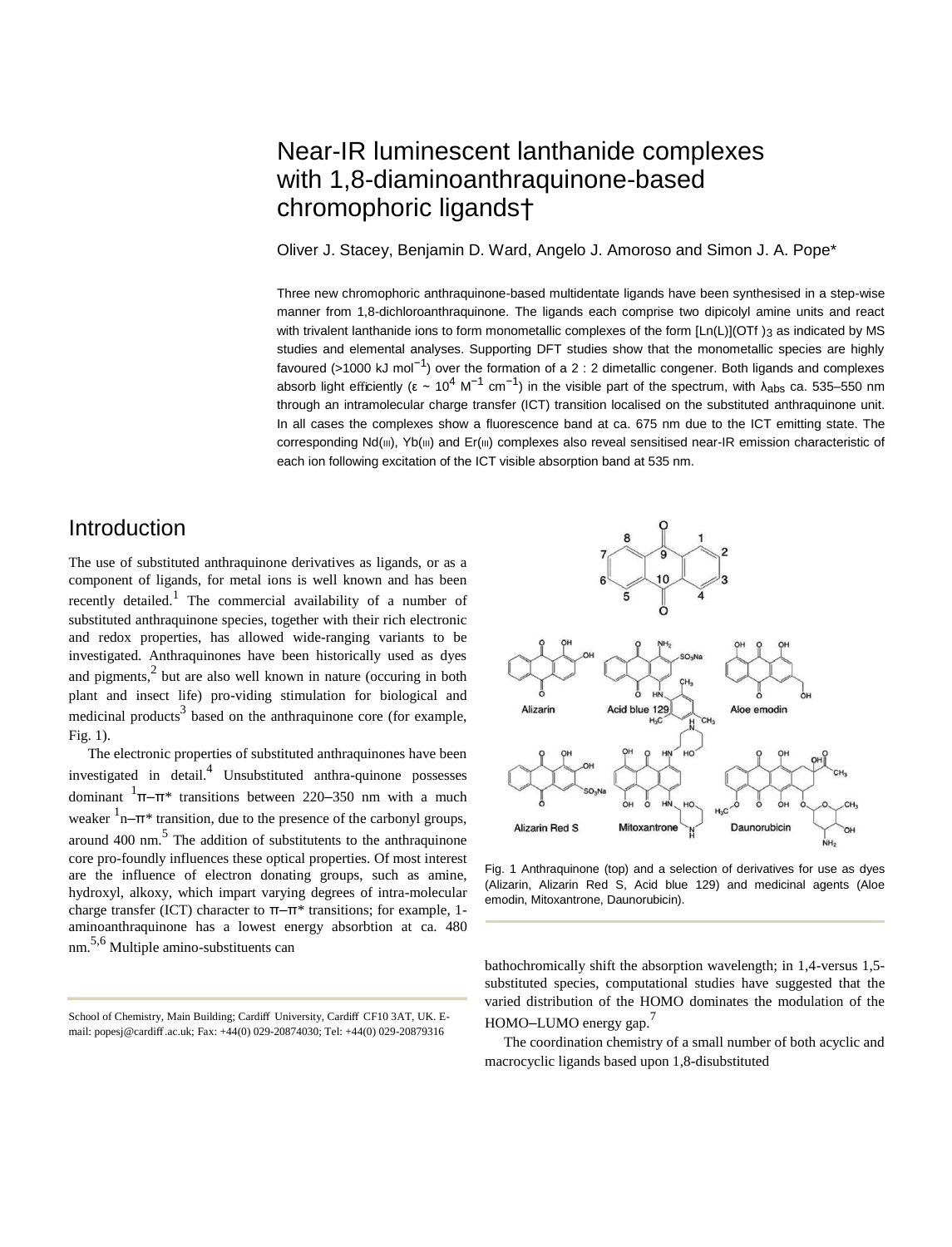anthraquinones have been reported. For example,  $Pd(\Pi)$  can form square planar complexes with 1,8-diamino-derived ligands including coordinative participation of the quinone. $8$  The rich optical characteristics of anthraquinone species has encouraged significant interest in their application as chromo-genic sensors.<sup>9</sup> Ligands possessing a variety of receptor environments for binding metal ions have been developed, including a colourimetric response to  $Cu(II)$ with strong pertur-

bation of the ICT bands of the anthraquinone chromo-phore.<sup>10,11</sup> Very recent work by Sykes and Mariappan has described sulfur, selenium and tellurium analogues of 1,8-anthraquinone-18-crown-5 for the targeted binding of  $Pb(n)$ .<sup>12</sup>

Our own studies have investigated the development of  $Au(1)$ complexes of alkynylalkoxy derivatives of anthraquinone for use as fluorescent cell imaging agents.<sup>13</sup> Alkynyl groups can also be directly attached to the anthraquinone core and explored in  $Pt(II)$ coordination chemistry.<sup>14</sup>

We have previously shown that anthraquinone-based chromophores can be covalently linked to DO3A-like binding sites for trivalent lanthanide ions allowing both monometallic<sup>15</sup> and dimetallic variants to be synthesised, the latter investi-gated for DNA binding interactions and the resultant modu-lation of  $Gd(m)$ enhanced water relaxivity properties.<sup>16</sup>

This paper focuses on the stepwise synthesis of three new acyclic polydentate ligands that are based upon a 1,8-diamino-substituted anthraquinone core. The aim of the work was to explore the use of these visible light absorbing antennae as sensitizing moieties for near infrared (near-IR) emitting Ln(III). The synthesis and characterisation of the new compounds are discussed together with the time-resolved luminescence pro-perties of the complexes.

#### Results and discussion

Synthesis and characterisation of the ligands and complexes

The new chromophoric ligands were synthesised (Scheme 1) from commercially available 1,8-dichloroanthraquinone; reac-tion with an excess of 1,2-diaminoethane, 1,3-diaminopropane or 1,3-diamino-2 propanol yielded the disubstituted anthra-quinone pro-ligand intermediates, Pro- $L^{1-3}$ . These compounds were isolated as highly coloured solids: the reaction was con-veniently indicated by the progressive colour changes of the reaction mixture whereby transformation from yellow to red indicated formation of the monosubstituted intermediate, and a further change to deep purple was indicative of the 1,8-disub-stituted target (see ESI†). Of course, such observable changes render the reactions highly amenable to thin layer chromato-graphy, allowing convenient in situ monitoring of the reaction progress. Subsequent treatment of the pro-ligands with four equivalents of 2-pyridinecarboxaldehyde in the presence of NaBH(OAc)3 yielded the three multidentate ligands,  $L^{1-3}$ , via a reductive amination procedure (Scheme 1). The corresponding lanthanide complexes  $(Ln-L^{1-3})$  were obtained as deep purple coloured solids through treatment of the ligands with Ln(OTf )3.



Scheme 1 The reaction pathways to the ligands (i) DMSO, excess 1,2 diaminoethane; (ii) DMSO, excess 1,3-diaminopropane; (iii) DMSO, excess 1,3-diamino-2-propanol; (iv) 1,2-DCE, 2-pyridinecarboxaldehyde, Na(OAc)3BH.

The three ligands, and their precursors, possessed good solubility in a range of common organic solvents and were characterised using a range of spectroscopic and analytical techniques. Of particular note in the  ${}^{1}H$  NMR spectra of the species were the presence of NH resonances (as broadened tri-plets) around  $\delta$ H 9.75 ppm, which indicated the formation of the characteristic amino-substituted anthraquinone moieties. This particular resonance proved to be a convenient diagnostic signal for differentiating between the desired disubstituted species and any monosubstituted impurities. IR spectroscopy clearly confirmed the presence of the NH groups ( $\sim$ 3300 cm<sup>-1</sup>) and dicarbonyl quinone unit with  $V(CVO)$  at ca. 1600 cm−<sup>1</sup> . HR mass spectrometry confirmed the proposed formulations for the ligands in each case.

The paramagnetic  $Ln(III)$  complexes were also characterised using MALDI mass spectrometry which revealed the character-istic isotoptic distribution for a monometallic complex in each case (see ESI†), with no evidence for dimetallic species. The stoichiometry of a selection of the complexes was quantitat-ively confirmed using elemental analyses, suggesting a 1 : 1 (Ln : L) ratio. It should be noted that despite the identical reac-tion conditions and ligand batches used for the synthesis of the different  $Ln(III)$  complexes we were unable to obtain, despite repeated attempts, representative elemental analyses for some of the complexes (notably Gd and Yb complexes), which revealed incomplete combustion as indicated by low C, H and N values, which has been noted before for some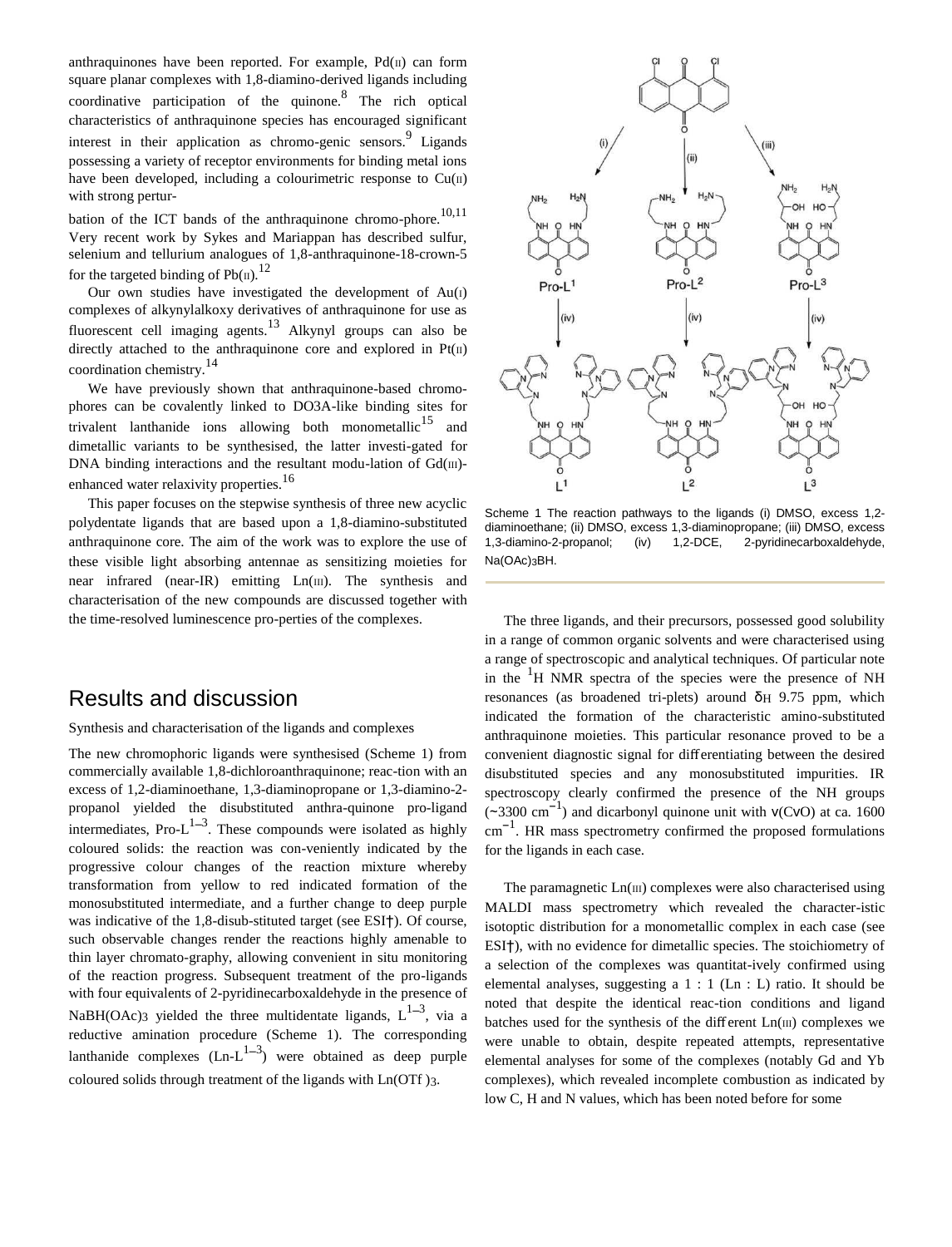lanthanide complexes.<sup>17</sup> The CHN elemental analyses obtained for the complexes of  $L^3$  show that the complexes exist as the trication and therefore the putative alcohol donors are not deprotonated.

#### Computational modelling studies

Whilst the structures of the complexes  $[Ln(L^n)]X_3$  are postu-lated as 1 : 1 complexes, it is theoretically possible that the complexes could exist as 2 : 2 dimeric species (with a resultant 6+ charge), with the formulation  $[Ln_2(L^n)_2]X_6$ ; such species are of course compatible with the obtained CHN elemental analyses. In this context, HXTA (N,N-(2-hydroxy-5-methyl-1,3-xylylene)bis-(N-

(carboxymethyl)glycine)) derived ligands are known to form Na<sub>4</sub>[Ln(HXTA)]<sub>2</sub> dimetallic species with lanthanide ions (with a resultant  $4-$  charge).<sup>18</sup>

DFT models were therefore employed to probe the likely structures of each of the ligands coordinated to either Y or La (thus giving two examples across an ionic radii range). In addition to calculating the structures of  $[Ln(L^n)]^{3+}$ , two hypothetical dimeric structures  $[Ln_2(L^1)_2]^{6+}$ , for Ln = Y and La were also investigated. The calculated structure of  $[La(L^1)]^{3+}$  is shown in Fig. 2. Whilst the calculations do not account for explicit solvent interactions for such highly charged species, the calculations nevertheless give overwhelming support for the complexes existing in a monomeric state. An analysis of the calculated free energies for the monomer  $\rightarrow$ dimer trans-formations give  $G = 1197 \text{ kJ mol}^{-1}$  and 1075 kJ mol<sup>-1</sup> for Y and La respectively. Whilst it is inappropriate to ascribe chemi-cal accuracy to these values, we infer that the formation of dimeric complexes is highly unlikely for this class of ligands.

For the complexes with  $L^1$  and  $L^2$ , the metal ions are 8-coordinate, whilst those with  $L^3$  are calculated to be 10-coordinate. In each of the structures, the Ln(III) ion is completely encapsu-lated by the ligand, with an interaction between the "inside" carbonyl and the metal ion inferred by  $d_{Ln-O} = 2.249 \text{ Å } ([Y(L^1)]^{3+})$ , 2.269 Å ([Y(L<sup>2</sup>)]<sup>3+</sup>), 2.347 ([Y(L<sup>3</sup>)]<sup>3+</sup>), 2.349 Å ([La(L<sup>1</sup>)]<sup>3+</sup>), 2.434 Å ([La(L<sup>2</sup>)]<sup>3+</sup>), 2.457 ([La(L<sup>3</sup>)]<sup>3+</sup>), which are well within the



Fig. 2 The calculated structure of  $[La(L<sup>1</sup>)]<sup>3+</sup>$ . Hydrogen atoms are omitted for clarity.

sum of the covalent radii  $(\sum {r_{\text{cov}}(Y) + r_{\text{cov}}(O)} = 2.56 \text{ Å};$  $\sum$ {r<sub>cov</sub>(La) + r<sub>cov</sub>(O)} = 2.73 Å).<sup>19</sup> In each structure, one of the secondary amine nitrogens coordinates to the metal ion, whilst the non-coordinating amine internally hydrogen bonds with the coordinating carbonyl group.

For the complexes of  $L^3$ , two viable conformations were evident from the calculations; those with one- and two hydroxyl groups coordinated to the metal ion. Calculations of the lanthanum congener suggest that the isomer with two co-ordinated hydroxyl groups is the more stable, by 73 kJ mol<sup>-1</sup>.

#### Electronic properties: UV-vis and luminescence data

The UV-vis absorption spectra of the free ligands were obtained on acetonitrile solutions, revealing absorbing bands throughout the visible and UV regions. The anthraquinone  $\pi-\pi^*$  transitions contribute between 260–350 nm with pyridine-centred  $\pi-\pi^*$ absorptions at shorter wavelengths <300 nm. The lowest energy absorption band peaked at 547,

550 and 542 nm for L<sup>1</sup>, L<sup>2</sup> and L<sup>3</sup> respectively, with corres-ponding molar absorptivities ca.  $10^4 \text{ M}^{-1} \text{ cm}^{-1}$ . The lowest energy band can be assigned to an intramolecular charge transfer (ICT) dominated transition<sup>20</sup> that is anthraquinone-centred and derived from the amine-donor/quinone-acceptor chromophore (note that this is distinct from the quinone

based n–π\* which lies at much higher energy). This obser-vation is consistent with previous reports on amino-substi-tuted anthraquinone species.<sup>21</sup> The subtle variation in the wavelength of the absorption is likely to reflect the donating ability of the particular amine substituent, with stronger donors inducing a bathochromic shift in the ICT band.

Excitation of the ICT band for each of the ligands resulted in visible emission ca. 630 nm with a corresponding excitation peak at ca. 540 nm, which strongly correlates with the assigned

ICT band in the absorption spectra. The resultant Stokes' shift (∼2700 cm−<sup>1</sup> ) and short lifetime (τ ∼ 1–2 ns) are consistent with a fluorescence from an ICT dominated excited state. Both absorption and emission data obtained in a range of solvents showed that these chromophores show classical positive solvatochromism (see ESI†), wherein polar solvents induce a bathochromic shift in the absorption/emission bands.

As expected the ligand-centred bands in each case domi-nated the absorption spectra of the complexes, where the lowest energy absorption was again attributed to the ICT band of the anthraquinone ligand. However, upon complexation of Ln(III), each spectrum revealed a subtle hypsochromic shift for this transition, suggesting a minor perturbation of the ICT state in the presence of the trivalent metal ion. Visible region luminescence studies on the  $Gd(m)$ complexes firstly revealed retention of the anthraquinone-based emission and secondly, a notable bathochromic shift (relative to the free ligands) of the ligand-based ICT fluorescence to ca. 664–679 nm; this latter observation provided key spectroscopic evidence for the stability of the complexes in solution.

In order to assess the potential of the these new anthra-quinonebased ligands as sensitising chromophores, additional low temperature measurements were obtained on solvent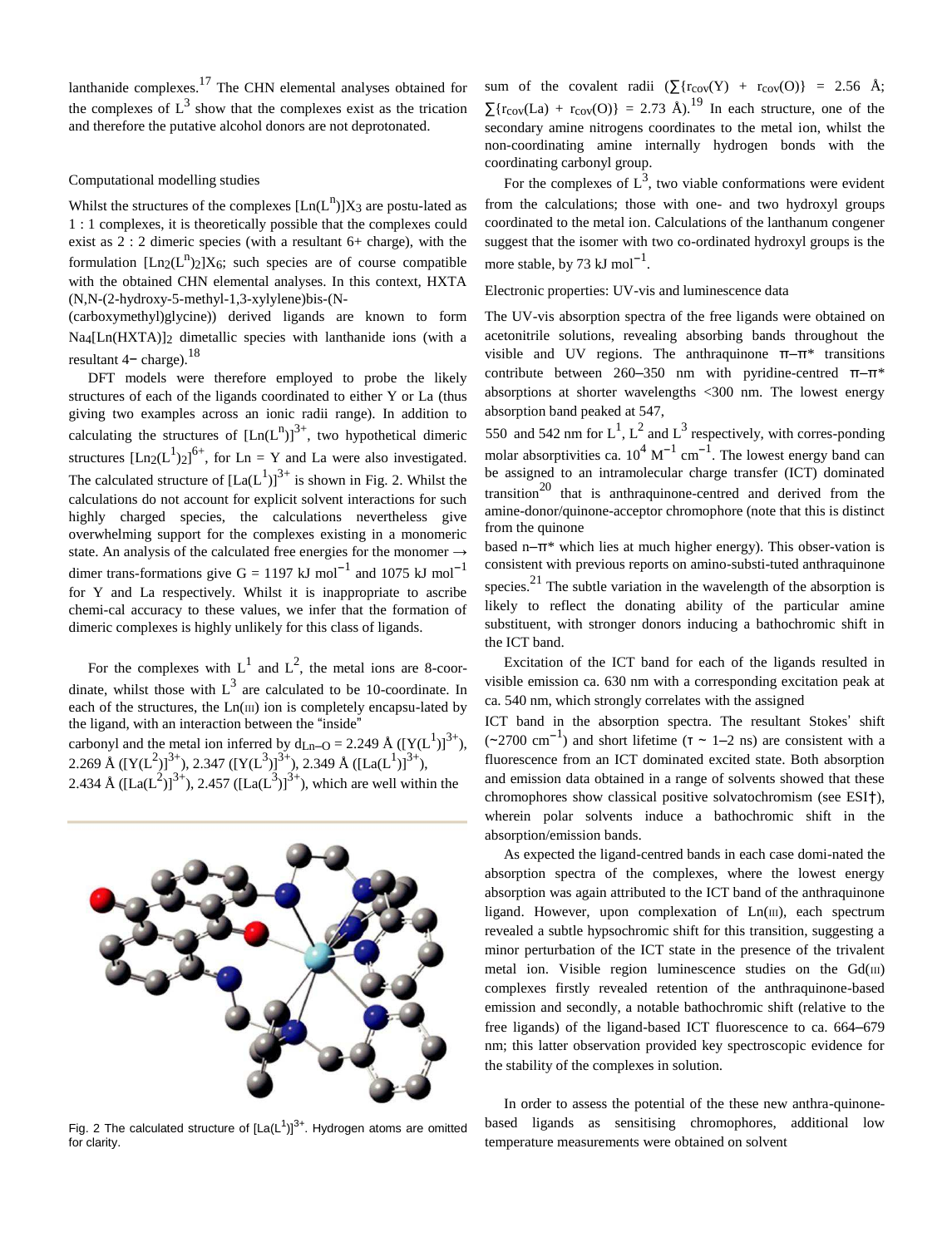glasses (ethanol/methanol 5 : 1) at 77 K for the  $Gd(m)$  com-plexes. It was noted that the peak position at 77 K was hypso-chromically shifted relative to the room temperature fluorescence peak. This shift is therefore attributed to the medium and temperature effects upon the ICT fluorescent state. It has been noted previously that aminosubstituted anthraquinones, in contrast to halo-substituted variants,<sup>22</sup> do not generally show phosphorescence<sup>23</sup> with only limited evidence for a  $\mathrm{3n{-}}\pi$ \* emissive state.<sup>24</sup>

For the near-IR  $Ln(III)$  complexes, the observed dual emis-sion characteristics in methanol solution were ascribed to two origins. Firstly, each of the complexes retained the ICT anthra-quinonebased fluorescence at ca. 670 nm; secondly, additional weaker bands in the near-IR region were observed, which are associated with the lanthanide-centred transitions and consistent with the inclusion of a  $Ln(III)$  ion. For the  $Ln$ -based emission these new chromophores facilitate long wave-length visible light sensitisation. This was best illustrated with  $L^3$ : for Yb- $L^3$  excitation at 535 nm yielded the characteristic structured Yb(III) emission at 950–1050 nm consistent with  ${}^{2}F_{5/2} \rightarrow {}^{2}F_{7/2}$  (Fig. 4). Nd-L<sup>3</sup> revealed near-IR emission at 1058 nm  $({}^{4}F_{3/2} \rightarrow {}^{4}I_{11/2})$  with a much weaker feature at ca. 1340 nm, corresponding to  ${}^{4}F_{3/2} \rightarrow {}^{4}I_{13/2}$ ; Er-L<sup>3</sup> gave a very weak broad emission feature centred around 1540 nm and assigned to the  $\frac{4}{13/2}$  $\rightarrow$  <sup>4</sup>I<sub>15/2</sub> transition. Near-IR steady state spectra obtained for the Ln( $\text{m}$ ) complexes of L<sup>1</sup> and L<sup>2</sup> only revealed extremely weak peaks, which were often superimposed or obscured by the tail of the anthraquinone-based ICT fluorescence (for example see Fig. S5, ESI†). However, it was possible to obtain supporting near-IR luminescence lifetime measurements (Table 1; see also further examples of fitted decay profiles in Fig. S5–S12, ESI†), providing decay profiles for each of the near-IR complexes. It is noteworthy that the lifetime values obtained in MeOH for the  $Nd(m)$  species are short. Non-radia-tive deactivation of  $Nd(m)$  is enhanced by C–H and N–H oscil-lators, $25$  and it is clear from the modelling studies that these

Table 1 Electronic spectroscopic data for the ligands and complexes

| Compound            | Vis. absorption <sup>a</sup><br>$\lambda_{\rm abs}/\rm nm$ | Vis. emission <sup>b</sup><br>$\lambda_{\rm em}/\rm nm$ | Near-IR $T/ns^C$        |                    |
|---------------------|------------------------------------------------------------|---------------------------------------------------------|-------------------------|--------------------|
|                     |                                                            |                                                         | <b>CH<sub>3</sub>OH</b> | CD <sub>3</sub> OD |
| $L^1$               | 547                                                        | 636                                                     |                         |                    |
| $Nd-L1$             | 539                                                        | 665                                                     | 60                      | 409                |
| $Gd-L$              | 538                                                        | 664                                                     |                         |                    |
| $Er-L$              | 540                                                        | 664                                                     |                         | 448                |
| $Yb-L$ <sup>1</sup> | 539                                                        | 663                                                     | 699                     | 5680               |
| $L^2$               | 550                                                        | 632                                                     |                         |                    |
| $Nd-L^2$            | 545                                                        | 679                                                     | 48                      | 378                |
| $Gd-L^2$            | 546                                                        | 679                                                     |                         |                    |
| $Er-L^2$            | 548                                                        | 678                                                     |                         | 597                |
| $Yb-L^2$            | 543                                                        | 675                                                     | 441                     | 6350               |
| $L^3$               | 542                                                        | 633                                                     |                         |                    |
| $Nd-L^3$            | 532                                                        | 673                                                     | 65                      | 415                |
| $Gd-L^3$            | 535                                                        | 672                                                     |                         |                    |
| $Er-L^3$            | 535                                                        | 671                                                     |                         | 567                |
| $Yb-L^3$            | 534                                                        | 671                                                     | 1300                    | 5360               |

<sup>a</sup> In MeOH. <sup>b</sup> In aerated MeOH,  $\lambda_{ex} = 535$  nm. <sup>c</sup>  $\lambda_{ex} = 355$  nm.

will be proximate to the  $Nd(m)$  centre. Although unlikely, given the supporting evidence from the analogous  $Yb$ ( $\text{III}$ ) complexes, partial dissociation of the ligand in solution cannot be ruled out. Overall, time-resolved measurements on the complexes confirmed the longlived nature of the Ln-based emission and also allowed a qualitative insight into the likely extent of sol-vation at the  $Ln(III)$  centre.

Using the values obtained in CH3OH/CD3OD allowed the approximation of q, the number of  $Yb(m)$ -bound solvent mole-cules (Table 1), calculated from  $q = 2(kCH3OH - kCD3OD - 0.05)$  where k<sub>H</sub> and kD are the observed rate constants for the luminescence in  $\mu$ s<sup>-1</sup>.<sup>26</sup> The calculations show that for the Yb(III) complexes, q reduced from ~4 (L<sup>2</sup>) to ~2.5 (L<sup>1</sup>) to ~1 (L<sup>3</sup>). This suggests that for  $Yb-L<sup>2</sup>$  the coordination sphere is prob-ably six coordinate and likely to comprise the dipicolyl amine units with minimal contribution from the more remote anthraquinone core (Fig. 3); the latter is supported by the minimal perturbation of ligand-centred bands in the UV-vis spectra of the  $L^2$  complexes. The data for Yb- $L^1$  is consistent with an intermediate situation where the  $Yb(m)$  is less solvated and the hypsochromically shifted anthraquinone absorption band of the complex possibly alludes to a coordinative contri-bution from the quinone unit (Fig. 5) as supported by the com-putational studies described earlier.

For Yb- $L^3$  the low q value and long lifetime in MeOH suggests a much more effective exclusion of solvent from the inner coordination sphere. This could be attributed to the coordinative participation of the oxygen donors of the two 1,3-diaminopropan-2 ol moieties, which can contribute to give a potential octadentate donor set for  $Yb(m)$  (Fig. 5). The compu-tational modelling studies support such an interaction. For the analogous parameters obtained from the  $Nd(m)$  species the general trend is the same with respect to the obtained q values (using  $q = 290(kCH_3OH - KCD_3OD) - 0.4$ ) although they are gener-ally larger, as expected for the much larger ionic radius. It should also be noted that the associated errors of q values for non-aminocarboxylate type ligand architectures could be very significant.<sup>27</sup> Nonetheless, the increased inner sphere sol-vation for the Ln(III) complexes of L<sup>1</sup> and L<sup>2</sup> helps to explain



Fig. 3 Excitation (black), room temperature (blue) and low temperature (red) emission spectra for  $[Gd(L<sup>2</sup>)](OTf)$ <sub>3</sub>.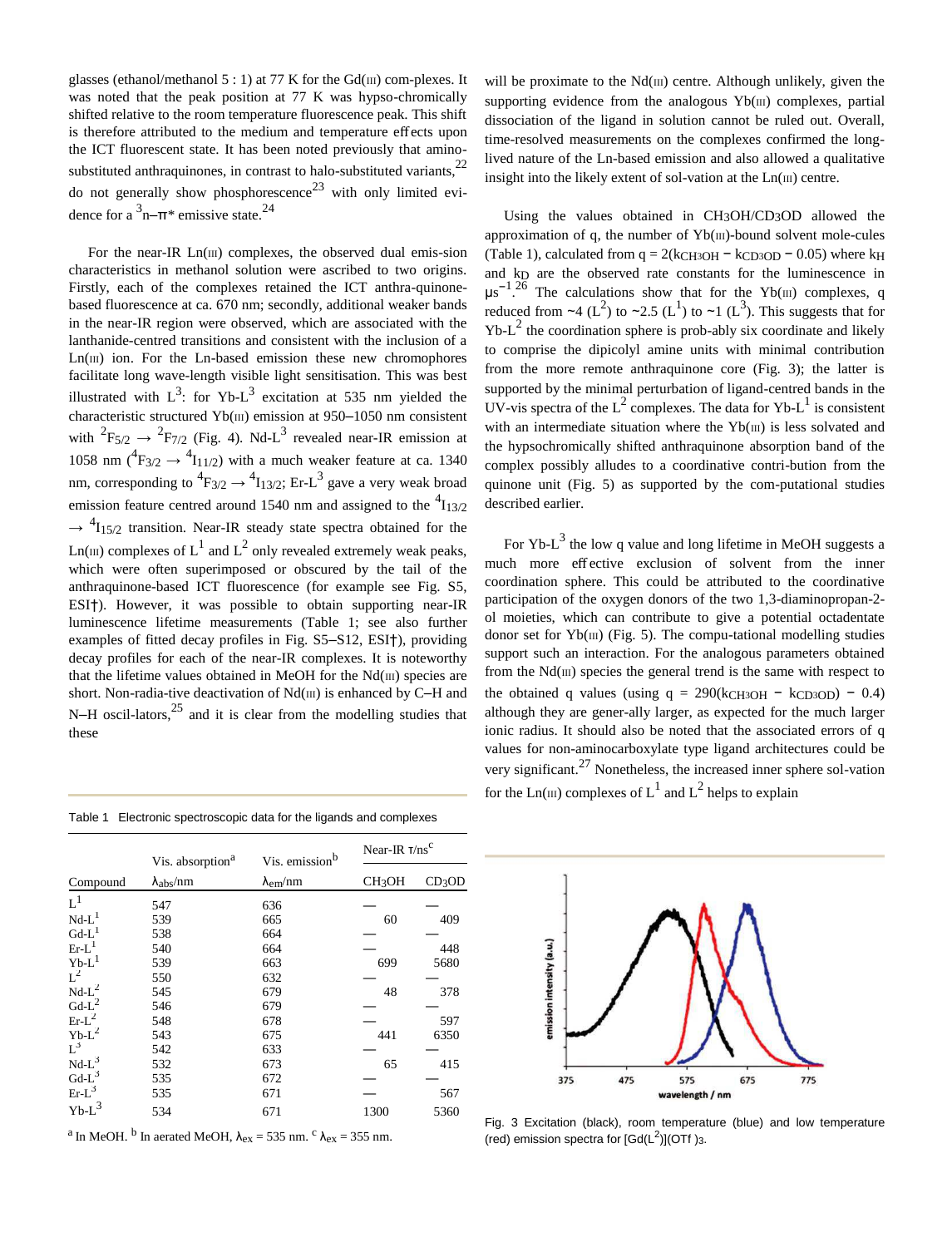

Fig. 4 Top: fitted decay profile for Yb-L<sup>3</sup> complexes (CD<sub>3</sub>OD,  $\lambda_{em}$  =

quinone-centred (red) and ytterbium-centred (blue) emission for Yb-L<sup>3</sup> the resulting molecular structures (i.e. minimum vs. saddle (CD<sub>3</sub>OD,  $\lambda_{ex}$  = 525 nm). point) were verified with analytical frequency calculations.



the relative weakness of the observed near-IR emission bands of those species and the shorter lifetimes in methanol.

## Experimental section

All reactions were performed with the use of vacuum line and Schlenk techniques. Reagents were commercial grade and used without further purification. <sup>1</sup>H and <sup>13</sup>C-{<sup>1</sup>H} NMR spectra were recorded on an NMR-FT Bruker 400 or 250 MHz and  ${}^{31}P\text{-}{}_{1}{}^{1}H$ NMR spectra on a Joel Eclipse 300 MHz spectro-meter and recorded in CDCl<sub>3</sub> or MeOD solutions.  $^{1}$ H and

<sup>13</sup>C-{<sup>1</sup>H} NMR chemical shifts ( $\delta$ ) were determined relative to internal tetramethylsilane, Si(CH3)4 and are given in ppm. Low-resolution mass spectra were obtained by the staff at Cardiff University. High-resolution mass spectra were carried out at the EPSRC National Mass Spectrometry Facility at Swansea University, UK. Elemental analyses provided by London Metropolitan University. UV-Vis studies were performed on a Jasco V-650 spectrophotometer fitted with a Jasco temperature control unit in MeCN or MeOH solutions  $(10^{-5}$ M) at 20 °C. Photophysical data were obtained on a Jobin-Yvon–Horiba Fluorolog spectrometer fitted with a JY TBX picoseconds photodetection module in MeCN, MeOH or H2O solutions. Emission spectra were uncorrected and excitation spectra were instrument corrected. The pulsed source was a Nano-LED configured for 372 or 459 nm output operating at 500 kHz. Luminescence lifetime profiles were obtained using the JobinYvon–Horiba FluoroHub single photon counting module and the data fits yielded the lifetime values using the provided DAS6 deconvolution software.

Scalar relativistic DFT calculations were carried out using the Gaussian 09 package, $^{28}$  with relativistic effects incorporated via the use of appropriate effective core potentials (ECPs). Geometry optimisations were performed at the M06 level.<sup>29</sup> with a basis set consisting of the Stuttgard-Dresden basis set plus ECP on Y and La, and cc-PVDZ on all remaining atoms.30,31 The D3 version of Grimmes dispersion correction was included for all calculations.<sup>32</sup> Geometry optimisations

980 nm,  $\lambda_{\text{ex}}$  = 355 nm). Bottom: excitation (black:  $\lambda_{\text{em}}$  = 975 nm), anthra-<br>980 nm,  $\lambda_{\text{ex}}$  = 355 nm). Bottom: excitation (black:  $\lambda_{\text{em}}$  = 975 nm), anthra-

#### Synthesis

Synthesis of Pro- $L^1$ . Ethylene diamine (4.5 mL, 18 mmol) was added to a stirring suspension of 1,8-dichloroanthra-quinone (0.5 g, 1.8 mmol) in DMSO (5 mL). The mixture was heated to 150 °C for 3 h under dinitrogen and, after rapid addition of cold water to the hot solution and continued stir-ring for 1 h, the crude product was collected by filtration. The residue was then purified by column chromatography (silica) and the product was eluted as a purple (third) band using DCM–EtOAc (9 : 1). The solvent was removed in vacuo, and the product re-precipitated from methanol/diethyl ether, filtered and dried (yield 0.79 g,  $34\%$ ). <sup>1</sup>H NMR (250 MHz, CDCl<sub>3</sub>):  $\delta$ <sub>H</sub> 9.68 (2H, t, <sup>3</sup>J<sub>HH</sub> = 5.0 Hz), 7.50–7.36 (4H, m), 6.98 (2H, dd,  $J_{HH}$  = 8.3, 1.0 Hz), 3.35 (4H, q,  $^{3}J_{HH}$  = 5.8 Hz), 3.00 (4H, t,  $^{3}J_{HH}$  = 6.3 Hz) ppm. IR Ȟmax (solid): 3271 (NH), 1612 (CO), 1566 (CO)  $cm^{-1}$ .

Synthesis of  $L^1$ . Pro- $L^1$  (0.23 g, 0.71 mmol) and 2-pyridine carboxaldehyde (0.27 mL, 2.8 mmol) were added to a stirring solution of sodium trisacetoxyborohydride (0.9 g, 4.2 mmol) in 1,2 dichloroethane (3.5 mL). The suspension was stirred under dinitrogen for 48 h. The reaction mixture pH was neutralized with sat. aq. NaHCO<sub>3</sub> before the product was extracted with ethyl acetate. The solvent was removed in vacuo to yield a dark purple solid (yield 0.41 g, 83%). <sup>1</sup>H NMR (400 MHz, CDCl<sub>3</sub>): δ<sub>H</sub> 9.75 (2H, t, <sup>3</sup>J<sub>HH</sub> = 5.1 Hz), 8.41 (4H, d,  $3J_{HH} = 4.8$  Hz),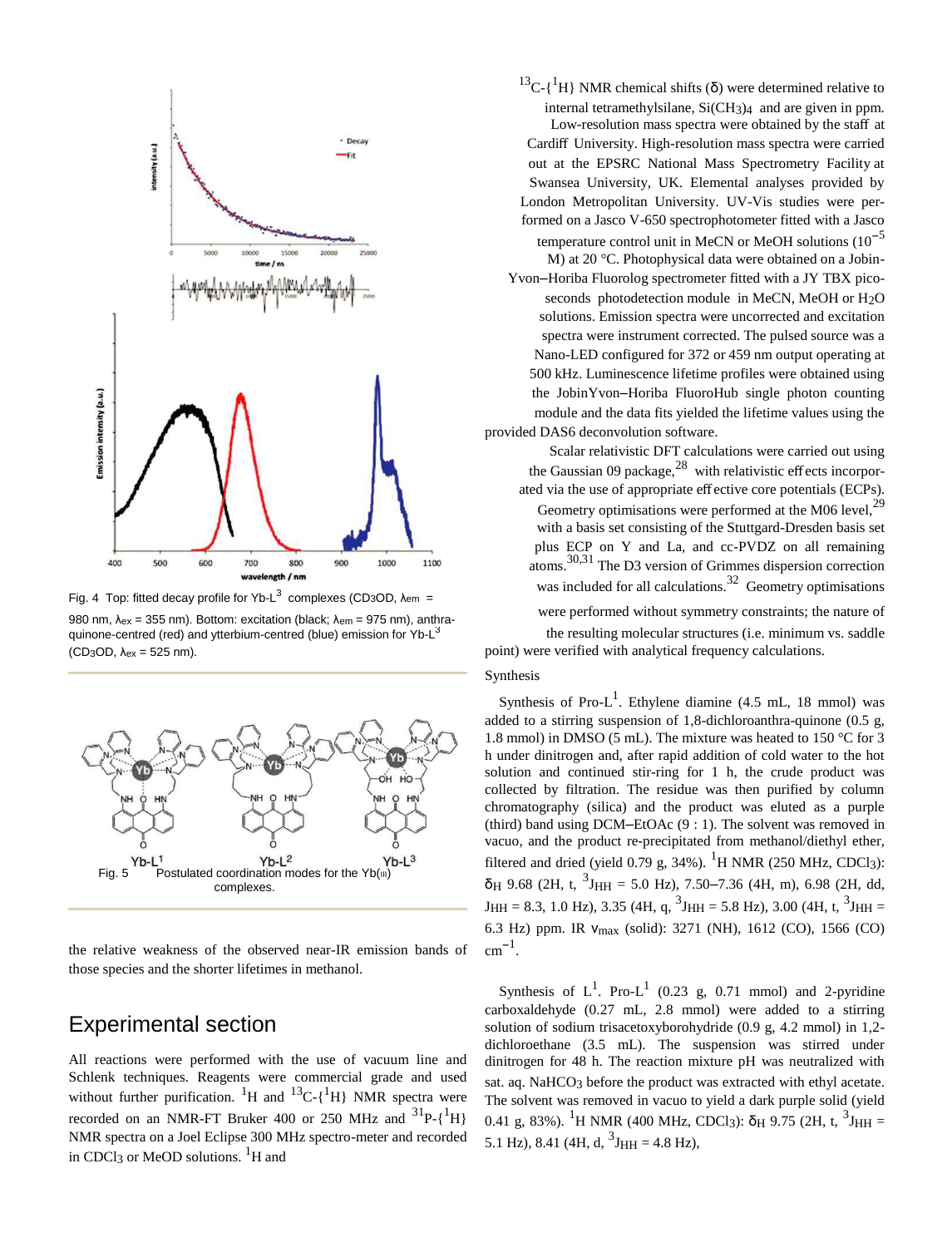7.56–7.30 (12H, m), 6.95–7.04 (4H, m), 6.85 (2H, dd, J<sub>HH</sub> =

8.5, 0.9 Hz), 3.85 (8H, s), 3.41 (4H, q,  $^{3}$ J<sub>HH</sub> = 6.3 Hz),

2.87 (4H, t,  ${}^{3}$ J<sub>HH</sub> = 6.5 Hz) ppm.  ${}^{13}C({}^{1}H)$  NMR (75.6 MHz, CDCl<sub>3</sub>):  $\bar{0}$ C 40.8, 52.8, 60.6, 114.5, 115.1, 117.9, 122.0, 122.2, 123.1, 134.2, 136.5, 149.0, 151.0, 159.2, 184.6, 189.4 ppm. HRMS (ES) found  $m/z = 689.3344$ ; calculated 689.3347 for  $[C_{40}H_{41}N_8O_2]$ . IR  $v_{\text{max}}$  (MeCN): 3288 (NH), 1612 (CO), 1589 (CO) cm<sup>-1</sup>. UV-vis  $(\epsilon/M^{-1} \text{ cm}^{-1})$  (MeCN)  $\lambda_{\text{max}}$ : 260 (17 600), 304 (4500), 550 (7000) nm.

Synthesis of Pro- $L^2$ . 1,3-Diaminopropane (1.5 mL, 18 mmol) was added to a stirring suspension of 1,8-dichloroanthra-quinone (0.5 g, 1.8 mmol) in DMSO (4.5 mL). The mixture was heated to 150 °C for 4 h. Cold water was added and the crude mixture was stirred for 1 h before the product was collected by filtration. The precipitate was re-dissolved in methanol before being precipitated with ether and collected by filtration to afford a dark purple solid (yield  $= 0.15$ ) g, 23%). <sup>1</sup>H NMR (400 MHz, CDCl<sub>3</sub>):  $\delta$  H 7.46–7.44 (2H, m), 7.38–7.34 (m, 2H), 7.01–6.97 (m, 2H), 3.23 (4H, q,  ${}^{3}$ J<sub>HH</sub> = 5.2 Hz), 2.64 (4H, t,

 $= 6.8$  Hz), 2.01–1.89 (4H, m) ppm. IR  $v_{\text{max}}$  (solid): 3275 (NH), 1612 (CO), 1591 (CO) cm<sup>-1</sup>.  $\rm{^{3}J_{HH}}$ 

Synthesis of  $L^2$ . Pro- $L^2$  (0.15 g, 0.43 mmol), and 2-pyridine carboxaldehyde (0.16 mL, 1.67 mmol) were added to a stirring solution of sodium trisacetoxyborohydride (0.54 g, 2.56 mmol) in dichloroethane (1.5 mL). The suspenson was stirred under dinitrogen for 48 h. The reaction mixture pH was neutralized with sat. aq. NaHCO<sub>3</sub> before the product was extracted with ethyl acetate. The solvent was removed under reduced pressure to yield a dark purple oil (yield = 0.15 g, 48%). <sup>1</sup>H NMR (250 MHz, CDCl3):  $\delta$ <sub>H</sub> 9.32  $(2H, t, {}^{3}J_{HH} = 5.2 \text{ Hz})$ , 8.40 (4H, d,  ${}^{3}J_{HH} = 4.8 \text{ Hz}$ ), 7.50–7.31 (12H, m), 7.05–6.92 (4H, m), 6.88 (2H, d,  $^{3}$ J<sub>HH</sub> = 8.4 Hz), 3.76 (8H, s,  ${}^{3}$ J<sub>HH</sub> = 14.4 Hz, CH<sub>2</sub>), 3.22 (4H, q,  ${}^{3}$ J<sub>HH</sub> = 6.7 Hz), 2.67 (4H, t,  ${}^{3}$ J<sub>HH</sub> = 6.8), 1.90 (4H, app. quin.,  ${}^{3}$ J<sub>HH</sub> = 6.9 Hz) ppm.  ${}^{13}C({}^{1}H)$ NMR (75.6 MHz, CDCl3): δ<sub>C</sub> 26.74, 40.82, 43.52, 51.52, 114.31, 114.78, 117.68, 122.03, 123.01, 134.09, 134.28, 136.46, 136.72, 148.89, 151.04, 159.52,

184.72, 188.62 ppm. HRMS (ES) found m/z = 717.3659; calcu-lated 717.3660 for  $\overline{C_44H_45N_8O_2}^+$ . IR  $v_{max}$  (MeCN): 3279 (NH),

1612 (CO), 1589 (CO) cm<sup>-1</sup>. UV-vis (ε/M<sup>-1</sup> cm<sup>-1</sup>) (MeCN) λ<sub>max</sub>: 238 (38 900), 325 (5800) (sh), 547 (9400) nm.

Synthesis of Pro- $L^3$ . 1,3-Diamino-2-propanol (1.63 g, 0.018 mol) was added to a stirring suspension of 1,8-dichloro-anthraquinone (0.5 g, 1.8 mmol) in DMSO (4.5 mL). The mixture was heated to 150 °C for 4 h. Cold water was quickly added and the resultant crude product was stirred for 1 h before being collected by filtration. The product was re-precipi-tated from methanol/diethyl ether, before being collected by filtration and dried to afford a dark purple solid (yield 0.54 g, 78%). <sup>1</sup>H NMR (250 MHz, d<sub>6</sub>-DMSO):  $\delta$ <sub>H</sub> 9.72 (2H, t,  ${}^{3}$ J<sub>HH</sub> = 5.1 Hz), 7.56 (2H, dd, J<sub>HH</sub> = 8.0, 1.1 Hz), 7.37 (2H, d,  $3J_{HH} =$ 

7.1 Hz), 7.25 (2H, d,  ${}^{3}J_{HH} = 8.5$  Hz), 3.68 (2H, br), 3.54–3.40 (4H, m), 3.26–3.18 (4H, m) ppm. IR  $V_{\text{max}}$  (solid): 3262 (NH),  $\blacksquare$ 

Synthesis of  $L^3$ . Pro- $L^3$  (0.35 g, 0.91 mmol) and 2-pyridine carboxaldehyde (0.35 mL, 3.66 mmol) were added to a stirring solution of sodium trisacetoxyborohydride (1.15 g, 5.45 mmol)

in 1,2-dichloroethane (3.5 mL). The reaction mixture was stirred under dinitrogen for 48 h. The reaction mixture pH was neutralized with sat. aq. NaHCO<sub>3</sub> before the product was extracted with ethyl acetate. The solvent was then removed under reduced pressure to yield a dark purple oil, which solidified upon standing (yield  $460$  mg,  $67\%$ ). <sup>1</sup>H NMR (400 MHz, CDCl<sub>3</sub>):  $\delta$ <sub>H</sub> 9.32 (2H, br s), 8.40 (4H, d, <sup>3</sup>J<sub>HH</sub> = 4.6 Hz), 7.50–7.31 (12H, m), 7.05–6.93 (4H, m), 6.88 (2H, dd,  $J_{HH} = 8.3$ , 2.7 Hz), 4.11–4.01 (4H, m), 3.76 (8H, s), 3.22 (4H, br), 2.87–2.70 (2H, m) ppm.  ${}^{13}C(^{1}H)$  NMR (75.6 MHz, CDCl3):  $\delta_C$ 43.58, 46.97, 59.17, 67.81 114.55, 114.89, 117.88, 122.25, 123.25, 134.00, 134.26, 136.52, 136.74, 148.96, 151.21, 159.01, 184.68, 188.62 ppm. HRMS (ES) found m/z = 749.3570; calcu-lated 749.3558 for [C44H44N<sub>8</sub>O4]<sup>+</sup>. IR  $v_{max}$  (solid): 3281 (NH), 1615 (CO), 1570 (CO) cm<sup>-1</sup>. UV-vis (ε/M<sup>-1</sup> cm<sup>-1</sup>) (MeCN) λ<sub>max</sub>: 237 (60 100), 313 (10 300) (sh), 542 (12 900) nm.

Synthesis of  $[Gd(L^1)](OTT)$ ;  $L^1$  (105 mg, 0.147 mmol) and Gd(OTf) $3(89 \text{ mg}, 0.147 \text{ mmol})$  were dissolved in methanol and heated to reflux overnight. The reaction mixture was dried in vacuo and re-dissolved in minimum volume of acetonitrile before being precipitated with cold diethyl ether yielding a dark purple solid (yield 177 mg, 91%). MALDI MS (LD+) found m/z = 1022.1 calculated 1022.2 for  $[M - 20Tf - H]^+$ . Selected IR  $v_{max}$  (solid): 3294 (NH), 1614 (CO), 1570 (CO), 1263 (OTf ), 1215 (OTf ), 1026 (OTf) cm<sup>-1</sup>. UV-vis (ε/M<sup>-1</sup> cm<sup>-1</sup>) (MeCN)  $\lambda_{\text{max}}$ : 238 (55 000), 268 (52 200), 546 (12 300) nm.

Synthesis of  $[Yb(L^1)](OTf)$  3. As for  $[Gd(L^1)](OTf)$  3 but using  $L^1$  (81 mg, 0.113 mmol) and Yb(OTf )3 (72 mg, 0.113 mmol) (yield 118 mg, 78%). MALDI MS (LD+) found m/z = 1038.4; calculated 1038.2 for  $[M - 2OTf - H]$ <sup>+</sup>. Selected IR  $v_{max}$  (solid): 3295 (NH), 1614 (CO), 1568 (CO), 1225 (OTf ), 1028 (OTf ) cm<sup>-1</sup>. UV-vis  $(\epsilon/M^{-1} \text{ cm}^{-1})$  (MeCN)  $\lambda_{\text{max}}$ : 236 (35 900), 543 (7500) nm.

Synthesis of  $[Nd(L^1)](OTf)$ 3. As for  $[Gd(L^1)](OTf)$ 3 but using  $L^1$  (68 mg, 0.095 mmol) and Nd(OTf)3 (66 mg, 0.095 mmol) (yield 104 mg, 84%). MALDI MS (LD+) found  $m/z = 1008.6$ ; calculated 1008.2 for  $[M - 2OTf - H]$ <sup>+</sup>. Selected IR  $v_{max}$  (solid): 3295 (NH), 1612 (CO), 1570 (CO), 1275 (OTf), 1227 (OTf), 1032 (OTf) cm<sup>-1</sup>. UV-vis (ε/M<sup>-1</sup> cm<sup>-1</sup>) (MeCN) λ<sub>max</sub>: 236 (37 800), 545 (8200) nm.

Synthesis of  $[\text{Er}(L^1)](OTT)$ 3. As for  $[\text{Gd}(L^1)](OTT)$ 3 but using  $L^1$  $(60 \text{ mg}, 0.084 \text{ mmol})$  and  $Er(OTf)$ <sub>3</sub>  $(52 \text{ mg}, 0.084 \text{ mmol})$  (yield 97) mg, 87%). MALDI MS (LD+) found m/z = 1032.3; cal-culated 1032.2 for [M − 2OTf − H]<sup>+</sup>. Selected IR  $v_{\text{max}}$  (solid): 3298 (NH), 1612 (CO), 1568 (CO), 1225 (OTf ), 1029 (OTf ) cm<sup>-1</sup>. UV-vis  $(\epsilon/M^{-1} \text{ cm}^{-1})$  (MeCN)  $\lambda_{\text{max}}$ : 238 (42 500), 272 (54 700), 548 (8000) nm.

Synthesis of  $[Gd(L<sup>2</sup>)](OTT )$ <sub>3</sub>.  $L<sup>2</sup>$  (50 mg, 0.073 mmol) and Gd(OTf)<sub>3</sub> (44 mg, 0.073 mmol) were dissolved in methanol and heated to reflux overnight. The reaction mixture was dried in vacuo and re-dissolved in minimum volume of acetonitrile before being precipitated with diethyl ether yielding a dark purple solid (yield 81 mg, 86%). MALDI MS (LD+) found m/z = 879.1; calculated 878.3 for  $[M - 3OTf + 2H_2O]^+$ . Selected IR  $v_{max}$  (solid): 3290 (NH), 1615 (CO), 1573 (CO), 1271 (OTf ), 1225 (OTf ), 1032 (OTf ) cm<sup>-1</sup>. UVvis (ε/M<sup>-1</sup> cm<sup>-1</sup>) (MeCN)  $\lambda_{\text{max}}$ : 259 (29 900), 314 (5600), 538 (9800) nm.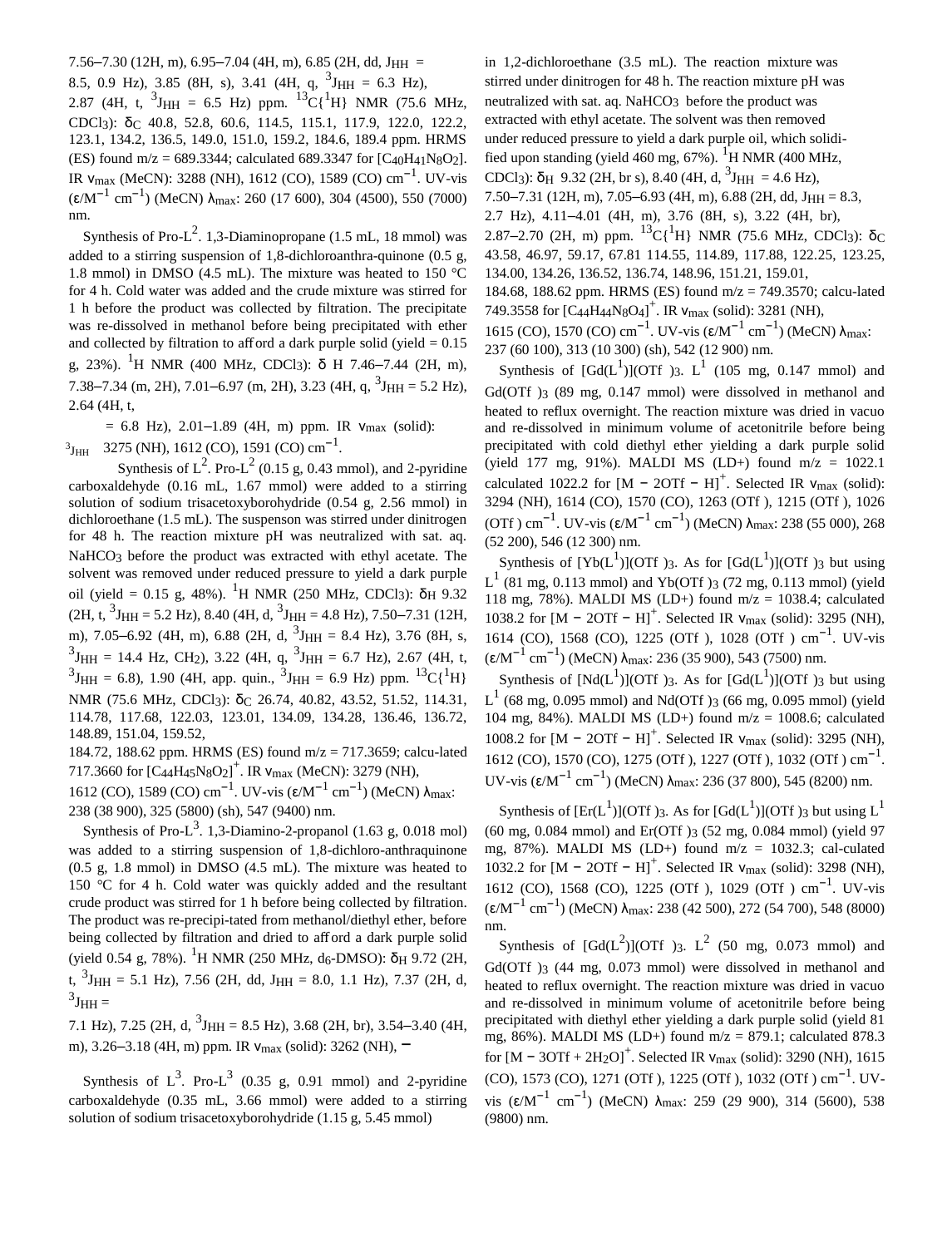Synthesis of  $[Yb(L^2)](OTf)$ 3. As for  $[Gd(L^2)](OTf)$ 3 but using Yb(OTf )3 (47 mg, 0.074 mmol) (yield 40 mg, 42%). MALDI MS (LD+) found m/z = 893.1; calculated 893.3 for [M − 3OTf − 2H + 2H<sub>2</sub>O]<sup>+</sup>. Selected IR  $v_{max}$  (solid): 3291 (NH), 1618 (CO), 1570 (CO), 1270 (OTf ), 1225 (OTf ), 1032 (OTf ) cm<sup>-1</sup>. UV-vis (ε/M<sup>-1</sup> cm<sup>-1</sup>) (MeCN)  $\lambda_{\text{max}}$ : 258 (27 100), 315 (5500), 539 (10 100) nm.

Synthesis of  $[Nd(L^2)](OTf)$ 3. As for  $[Gd(L^2)](OTf)$ 3 but using Nd(OTf )3 (51 mg, 0.073 mmol) (yield 74 mg, 80%). MALDI MS (LD+) found m/z = 864.0; calculated 864.2 for [M − 3OTf − 2H +  $2H_2OJ^+$ . Selected IR  $v_{max}$  (solid): 1615 (CO) 1273 (OTf ), 1225 (OTf ), 1032 (OTf ) cm<sup>-1</sup>. UV-vis (ε/M<sup>-1</sup> cm<sup>-1</sup>) (MeCN) λ<sub>max</sub>: 259 (42 000), 315 (7700), 539 (13 400) nm. Elemental analysis calculated for C45H40N8O11F9S3Nd: C, 42.22; H, 3.15; N, 8.75%; found C, 42.13; H, 3.09; N, 8.81%.

Synthesis of  $[{\rm Er}(L^2)](OTf)$  3. As for  $[{\rm Gd}(L^2)](OTf)$  3 but using Er(OTf )3 (45 mg, 0.073 mmol) (yield 62 mg, 65%). MALDI MS (LD+) found m/z = 889.1; calculated 889.3 for [M − 3OTf − 2H +  $2H_2O$ <sup>+</sup>. Selected IR  $v_{max}$  (solid): 3294 (NH), 1615 (CO), 1573 (CO), 1270 (OTf ), 1225 (OTf ), 1031 (OTf ) cm<sup>-1</sup>. UV-vis (ε/M<sup>-1</sup>  $\text{cm}^{-1}$ ) (MeCN) λ<sub>max</sub>: 258 (30 000), 312 (6000), 540 (10 700) nm. Elemental analysis calculated for C45H40N8O11F9S3Er:

C, 41.47; H, 3.09; N, 8.60%; found C, 41.38; H, 3.03; N, 8.59%.

Synthesis of  $[Gd(L^3)](OTT)$  3.  $L^3$  (53 mg, 0.071 mmol) and Gd(OTf)3 (43 mg, 0.071 mmol) were dissolved in methanol and refluxed overnight. The reaction mixture was dried in vacuo and redissolved in acetonitrile before being precipitated with diethyl ether yielding a dark purple solid (yield 55 mg, 62%). MALDI MS (LD+) found m/z = 900.202; calculated 900.254 for [M − 3OTf − 2H]<sup>+</sup>. Selected IR  $V_{\text{max}}$  (solid): 3400 br (NH and OH), 1616 (CO), 1571  $(CO)$ , 1271 (OTf ), 1224 (OTf ), 1032 (OTf ) cm<sup>-1</sup>. UV-vis ( $\epsilon/M^{-1}$ cm<sup>-1</sup>) (MeCN)  $\lambda_{\text{max}}$ : 258 (34 400), 304 (9000), 535 (15 700) nm.

Synthesis of  $[Yb(L^3)](OTf)$ 3. As for  $[Gd(L^3)](OTf)$ 3 but using Yb(OTf )3 (47 mg, 0.074 mmol) (yield 34 mg, 34%). MALDI MS (LD+) found m/z = 916.125; calculated 916.268 for  $[M - 3Off - ]$  $2H$ <sup>+</sup>. Selected IR  $v_{max}$  (solid): 3368 br (NH and OH), 1615 (CO), 1572 (CO), 1271 (OTf ), 1224 (OTf ), 1031 (OTf ) cm<sup>-1</sup>. UV-vis  $(\epsilon/M^{-1} \text{ cm}^{-1})$  (MeCN)  $\lambda_{\text{max}}$ : 258 (20 900), 311 (4800), 534 (9000) nm.

Synthesis of  $[Nd(L^3)](OTf)$ 3. As for  $[Gd(L^3)](OTf)$ 3 but using  $L^3$  (59 mg, 0.079 mmol) and Nd(OTf)3 (55 mg, 0.079 mmol) (yield 83 mg, 79%). MALDI MS (LD+) found m/z = 888.181; calculated 888.241 for  $[M - 3Off - 2H]^+$ . Selected IR  $v_{max}$  (solid): 3457 br (NH and OH), 1616 (CO), 1570 (CO), 1271 (OTf ), 1224 (OTf ), 1031 (OTf ) cm<sup>-1</sup>. UV-vis (ε/M<sup>-1</sup> cm<sup>-1</sup>) (MeCN)  $\lambda_{\text{max}}$ : 257 (30 300), 302 (8100), 532 (13 400) nm. Elemental analysis calculated for C47H44N8O13F9S3Nd: C, 42.12; H, 3.31; N, 8.36%; found C, 42.03; H, 3.34; N, 8.25%.

Synthesis of  $[\text{Er}(L^3)](OTT)$  3. As for  $[\text{Gd}(L^3)](OTT)$  but using  $L^3$ (60 mg, 0.080 mmol) and Er(OTf )3 (49 mg, 0.080 mmol) (yield 90 mg, 82%). MALDI MS (LD+) found m/z = 914.4; calcu-lated 914.3 for  $[M - 3OTF]$ <sup>+</sup>. Selected IR  $v_{max}$  (solid): 3410 br (NH and OH), 1616 (CO), 1570 (CO), 1270 (OTf ), 1223 (OTf ), 1032 (OTf ) cm<sup>-1</sup>. UV-vis ( $\epsilon/M^{-1}$  cm<sup>-1</sup>) (MeCN)  $\lambda_{\text{max}}$ : 258 (16 900), 303 (4300), 535 (7600) nm. Elemental analysis

calculated for C47H44N8O13F9S3Er: C, 41.41; H, 3.25; N, 8.22%; found C, 41.38; H, 3.34; N, 8.19%.

## **Conclusions**

In summary, we have presented the synthesis and characteris-ation of three new 1,8-disubstituted anthraquinone derived ligands that can bind trivalent lanthanide ions. The optical characteristics of the ligands provide effective visible light absorption and emission character via ICT excited states. The chromophores facilitate visible light sensitization of the Ln-based near-IR emission with the relative intensities of the emission bands dictated by the extent of inner sphere solvent exclusion from the  $Ln(III)$  centre.

Computational modelling studies on the three different ligands with either  $Y(m)$  or  $La(m)$  showed that these complexes are likely to exist as 1 : 1 species rather than 2 : 2 formulations. The calculations show that the latter is >1000 kJ mol<sup>-1</sup> less favourable. In the absence of solid state structural information, the use of time-resolved luminescence measurements to probe the coordination sphere of the lanthanide ions allows a quali-tative insight into ligand binding modes. In this context,  $L^3$ , based upon the 1,3-diamino-2-propanol linking framework, provides a potentially octadentate donor set for the metal ion and leads to quite effective encapsulation of  $Yb(m)$  and shield-ing from solvent molecules as evidenced by the luminescence lifetimes. Such a binding mode was also supported by the computational modelling work. Further work will investigate the enhancement and optimisation of these ligand frame-works towards water-soluble variants; such systems should be amenable as prospective bimodal (optical/MR) imaging agents.<sup>33</sup>

#### Acknowledgements

We thank Cardiff University for support and the staff of the EPSRC Mass Spectrometry National Facility (Swansea University) for providing MS data.

#### Notes and references

- 1 E. E. Langdon-Jones and S. J. A. Pope, Coord. Chem. Rev., 2014, 269, 32.
- 2 H.-S. Bien, J. Stawitz and K. Wunderlich, in Anthraquinone Dyes and Intermediates, Ullmann's Encyclopedia of Indus-trial Chemistry, Wiley-VCH, 2000.
- 3 For example: M. Locatelli, Curr. Drug Targets, 2011, 12, 366;
	- A. P. Krapcho, M. J. Maresch, M. P. Hacker, L. Hazelhurst,
	- E. Menta, A. Olivia, S. Spinelli, G. Beggiolin, F. C. Giuliani,
	- G. Pezzoni and S. Tognella, Curr. Med. Chem., 1995, 2, 803;
	- Q. Liu, S. B. Kim, J. H. Ahn, B. Y. Hwang, S. Y. Kim and
	- M. K. Lee, Nat. Prod. Res., 2012, 26, 1750; A. Baghiani,
	- N. Charef, M. Djarmouni, H. A. Saadeh, L. Arrar and
	- M. S. Mubarak, Med. Chem., 2011, 7, 639.